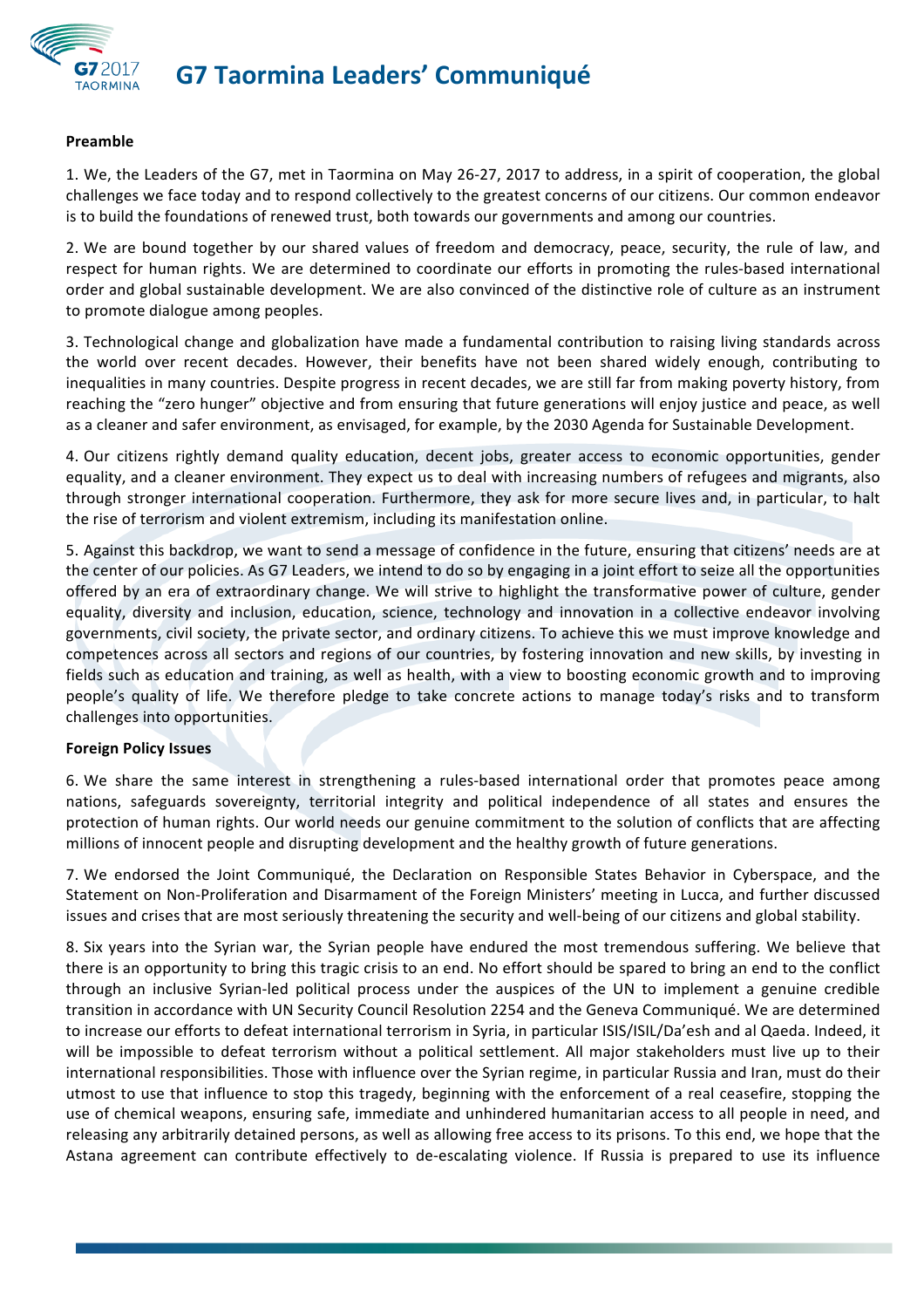positively, then we are prepared to work with it in resolving the conflict in Syria, pursuing a political settlement. We are prepared to contribute to the costs of reconstruction, once a credible political transition is firmly underway. We will not engage in stabilization efforts that will support social and demographic engineering.

9. We reiterate our deepest concerns regarding the use of chemical weapons in Syria and reaffirm our strong condemnation of the use of chemical weapons anywhere, at any time, by anyone, under any circumstances. Those individuals, entities, groups or governments responsible for such use must be held accountable.

10. In Libya, it is urgent to advance on the path of inclusive political dialogue and national reconciliation. We welcome the recent meetings between key Libyan players. All Libyans must engage with a spirit of compromise and desist from actions that would fuel further conflict. While warning against the temptation of military settlements of the situation, we reiterate our full support for the institutional framework laid out in the Libyan Political Agreement (LPA) as the framework within which political solutions can be found, including possible adjustments to the LPA that may advance reconciliation. We support the UN Support Mission in Libya (UNSMIL) mediation effort. We also support the Presidency Council and the Government of National Accord in their effort to consolidate State institutions, alleviate human suffering, protect and expand infrastructure, strengthen and diversify the economy, manage migration flows and eradicate the terrorist threat.

11. We have made significant progress in reducing the presence of ISIS/ISIL/Da'esh in Syria and Iraq, and in diminishing its appeal. We commit to continuing these efforts in order to complete the liberation of ISIS/ISIL/Da'eshheld territories, in particular Mosul and Raqqa, in the pursuit of ISIS/ISIL/Da'esh's final destruction and the end of associated violence, widespread abuses of human rights and violations of international humanitarian law. Those who have perpetrated crimes in the name of ISIS/ISIL/Da'esh, including the use of chemical weapons, must be held to account. We welcome progress in countering ISIS/ISIL/Da'esh in Libya. We call upon all countries of the region to play a constructive role by contributing to efforts to achieve inclusive political solutions, reconciliation, and peace, which are the only way to eradicate ISIS/ISIL/Da'esh, other terrorist groups and violent extremism in the long-term in Iraq, Syria, Yemen, and beyond.

12. We reiterate our commitment on non-proliferation and disarmament. North Korea, a top priority in the international agenda, increasingly poses new levels of threat of a grave nature to international peace and stability and the non-proliferation regime through its repeated and ongoing breaches of international law. North Korea must immediately and fully comply with all relevant UN Security Council Resolutions (UNSCRs) and abandon all nuclear and ballistic missile programs in a complete, verifiable and irreversible manner. Condemning in the strongest terms North Korea's nuclear tests and ballistic missile launches, we stand ready to strengthen measures aimed at achieving these objectives and strongly call on the international community to redouble its efforts to ensure the sustained, comprehensive and thorough implementation of relevant UNSCRs. We urge North Korea to address humanitarian and human rights concerns, including the immediate resolution of the abductions issue.

13. A sustainable solution to the crisis in Ukraine can only be reached with the full implementation by all sides of their commitments under the Minsk Agreements. We support the endeavors of the Normandy group and commend the multifaceted commitment of the OSCE in order to de-escalate the crisis. We stress the responsibility of the Russian Federation for the conflict and underline the role it needs to play to restore peace and stability. We reiterate our condemnation of the illegal annexation of the Crimean peninsula, reaffirm our policy of non-recognition, and fully support Ukraine's independence, territorial integrity and sovereignty. We recall that the duration of sanctions is clearly linked to Russia's complete implementation of its commitments in the Minsk Agreements and respect for Ukraine's sovereignty. Sanctions can be rolled back when Russia meets its commitments. However, we also stand ready to take further restrictive measures in order to increase costs on Russia should its actions so require. We maintain our commitment to assisting Ukraine in implementing its ambitious and yet necessary reform agenda and commend Kiev for its progress to date. Despite our differences with Russia, we are willing to engage with Russia to address regional crises and common challenges when it is in our interest.

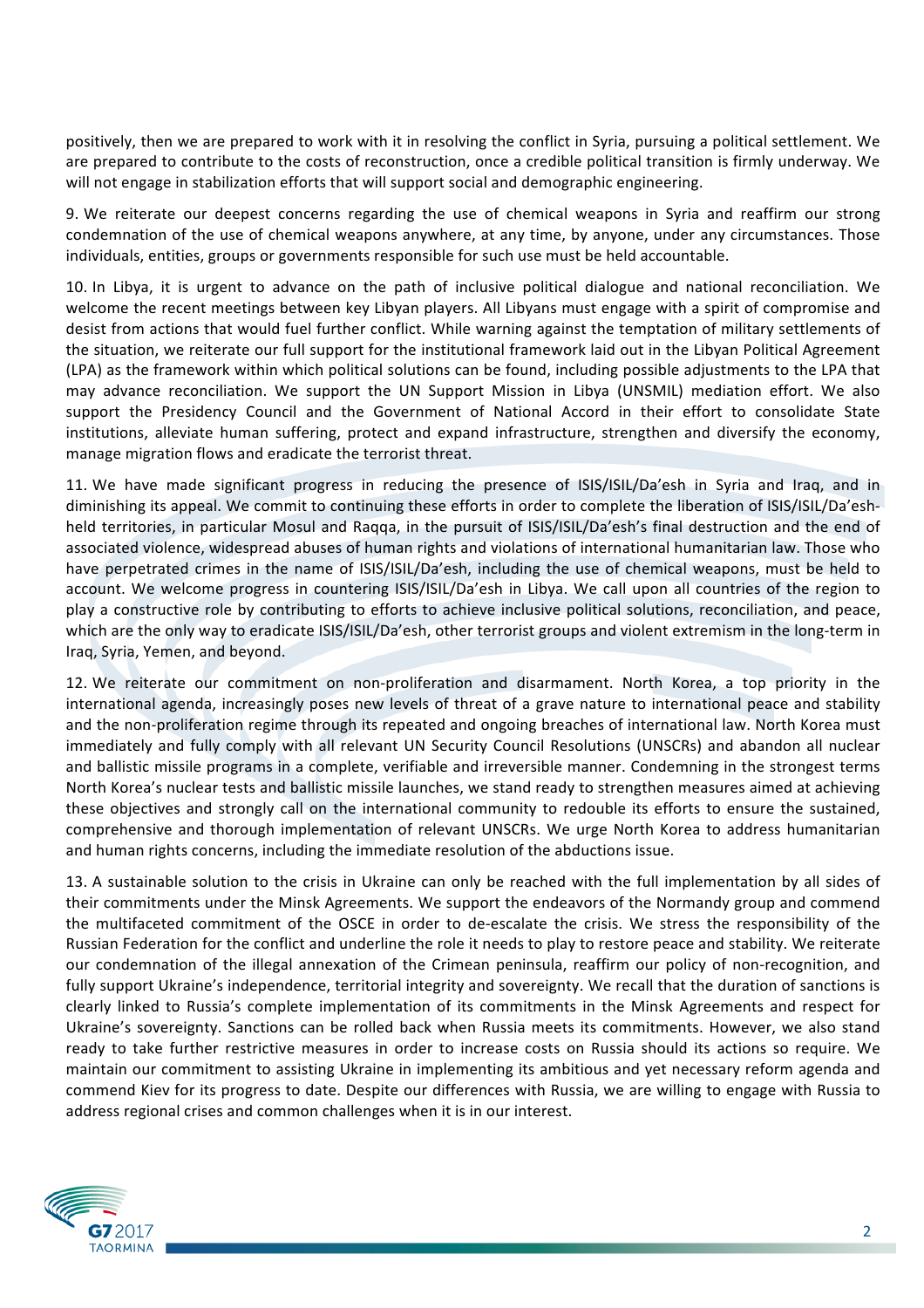14. We reaffirm our commitment to maintaining a rules-based order in the maritime domain based on the principles of international law, including as reflected in the United Nations Convention on the Law of the Sea (UNCLOS), and to the peaceful settlement of maritime disputes through diplomatic and legal means, including arbitration. We remain concerned about the situation in the East and South China Seas and strongly opposed to any unilateral actions that could increase tensions. We urge all parties to pursue demilitarization of disputed features.

15. The recent cyber attacks hitting critical infrastructures worldwide reinforce our commitment to increased international cooperation to protect an accessible, open, interoperable, reliable and secure cyberspace and its vast benefits for economic growth and prosperity. We will work together and with other partners to tackle cyber attacks and mitigate their impact on our critical infrastructures and the well-being of our societies.

## **Global Economy**

16. Global recovery is gaining momentum, yet growth remains moderate and GDP is still below potential in many countries, with the balance of risks tilted to the downside. Our top priority is to raise global growth to deliver higher living standards and quality jobs. To this end, we reaffirm our commitment to use all policy tools – monetary, fiscal and structural – individually and collectively to achieve strong, sustainable, balanced and inclusive growth. In particular, monetary policy should continue to support economic activity and ensure price stability, consistently with central banks' mandate. We concur that fiscal policy should be used flexibly to strengthen growth and job creation, while also enhancing inclusiveness and ensuring that debt as a share of GDP is on a sustainable path. In doing so, we agree on the importance of improving the quality of public finances, including by prioritizing high-quality investment, such as in infrastructures. We remain committed to advancing structural reforms to boost productivity and potential output, while ensuring these are appropriately coordinated with macroeconomic policies. We reaffirm our existing G7 exchange rate commitments, as agreed upon by Finance Ministers and Central Bank Governors at their meeting in Bari. We will strive to reduce excessive global imbalances and in a way that supports global growth. We commit to tackling all forms of corruption and tax evasion, as a means of reinforcing public trust in governments and fostering sustainable global growth.

## **Inequalities**

17. We welcome the "Bari Policy Agenda on Growth and Inequalities" adopted by G7 Finance Ministers and Central Bank Governors as a framework to foster inclusive growth through a broad menu of policy options. We acknowledge that inequalities – not just in income, but in all their forms – represent a major source of concern. In fact, excessive inequality, also at the global level, undermines confidence and limits future growth potential. Furthermore, inequality may contribute to regional disparities within countries and undermine intergenerational mobility, while jeopardizing social cohesion and putting stress on institutions. In this respect, we will strive to strengthen the capabilities and resilience of our economies and communities to adjust to the pace of change, so that the global economy works for everyone.

## **Gender Equality**

18. Gender equality is fundamental for the fulfillment of human rights and a top priority for us, as women and girls are powerful agents for change. Promoting their empowerment and closing the gender gap is not only right, but also smart for our economies, and a crucial contribution to progress towards sustainable development. Women and girls face high rates of discrimination, harassment, and violence and other human rights violations and abuses. Although girls and women today are better educated than ever before, they are still more likely to be employed in low-skilled and low-paying jobs, carry most of the burden of unpaid care and domestic work, and their participation and leadership in private and public life as well as their access to economic opportunities remains uneven. Increasing women's involvement in the economy – such as by closing the gender gaps in credit and entrepreneurship and by enhancing women's access to capital, networks and markets – can have dramatically positive economic impacts. We, as the G7, have undertaken significant measures to tackle gender inequality, but more needs to be done. We therefore remain committed to mainstreaming gender equality into all our policies. We welcome the important

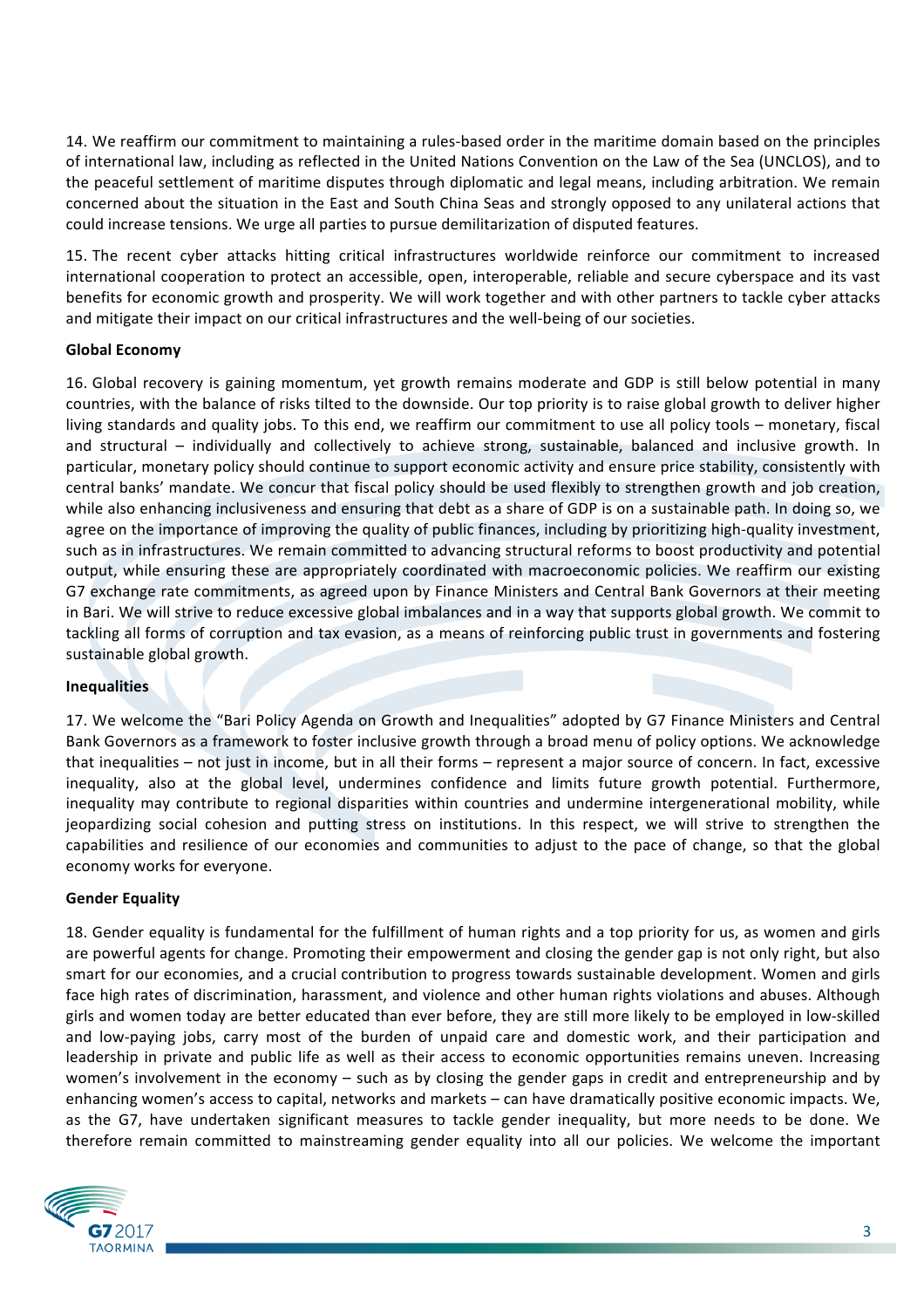contribution provided by the W7. To foster the economic empowerment of women and girls, we have furthermore adopted the first "G7 Roadmap for a Gender-Responsive Economic Environment".

## **Trade**

19. We acknowledge that free, fair and mutually beneficial trade and investment, while creating reciprocal benefits, are key engines for growth and job creation. Therefore, we reiterate our commitment to keep our markets open and to fight protectionism, while standing firm against all unfair trade practices. At the same time, we acknowledge that trade has not always worked to the benefit of everyone. For this reason, we commit to adopting appropriate policies so that all firms and citizens can make the most of opportunities offered by the global economy.

20. We push for the removal of all trade-distorting practices – including dumping, discriminatory non-tariff barriers, forced technology transfers, subsidies and other support by governments and related institutions that distort markets – so as to foster a truly level playing field. We commit to further strengthening our cooperation and to working with our partners in order to address global excess capacity in the steel, aluminum and other key industrial sectors and to avoid its emergence in other areas. In this sense, we view with concern market-distorting measures targeted at promoting key technologies. To this end, we welcome the Global Forum on Steel Excess Capacity, established by the G20 and facilitated by the OECD, and urge all Members to promptly deliver on effective policy solutions that enhance market function and adjustment in order to address the root causes of global steel excess capacity. We also call on the International Working Group on Export Credits to develop new guidelines for publicly supported export finance.

21. We recognize the importance of the rules-based international trading system. We commit to working together to improve the functioning of the WTO, to ensure full and transparent implementation and effective and timely enforcement of all WTO rules by all Members and to achieve a successful 11<sup>th</sup> WTO Ministerial Conference.

22. We commit to striving for better application and promotion of internationally recognized social, labor, safety, tax cooperation and environmental standards throughout the global economy and its supply chains.

23. Finally, we recognize that international investment too can play an important role in sustaining growth and job creation, and therefore strive to foster a predictable environment so as to facilitate foreign direct investment.

## **Human Mobility**

24. The ongoing large-scale movement of migrants and refugees is a global trend that, given its implications for security and human rights, calls for coordinated efforts at the national and international level. We recognize that the management and control of migrant flows – while taking into account the distinction between refugees and migrants – requires both an emergency approach and a long-term one. We also recognize the need to support refugees as close to their home countries as possible, and enable them to return safely to and help rebuild their home communities. At the same time, while upholding the human rights of all migrants and refugees, we reaffirm the sovereign rights of states, individually and collectively, to control their own borders and to establish policies in their own national interest and national security.

25. We agree to establish partnerships to help countries create the conditions within their own borders that address the drivers of migration, as this is the best long-term solution to these challenges. We also acknowledge that states share a responsibility in managing the flows; in protecting refugees and migrants, and safeguarding the most vulnerable of them, such as women at risk, adolescents, children and unaccompanied minors; and in enforcing border control, establishing returns schemes and enhancing law enforcement cooperation. These are essential instruments to reduce irregular or illegal migration and to fight migrant smuggling, human trafficking and exploitation, and all forms of slavery, including modern slavery. In this manner, we will safeguard the value of the positive aspects of a safe, orderly and regular migration, since properly managed flows can bring economic and social benefits to countries of both origin and destination as well as to migrants and refugees themselves.

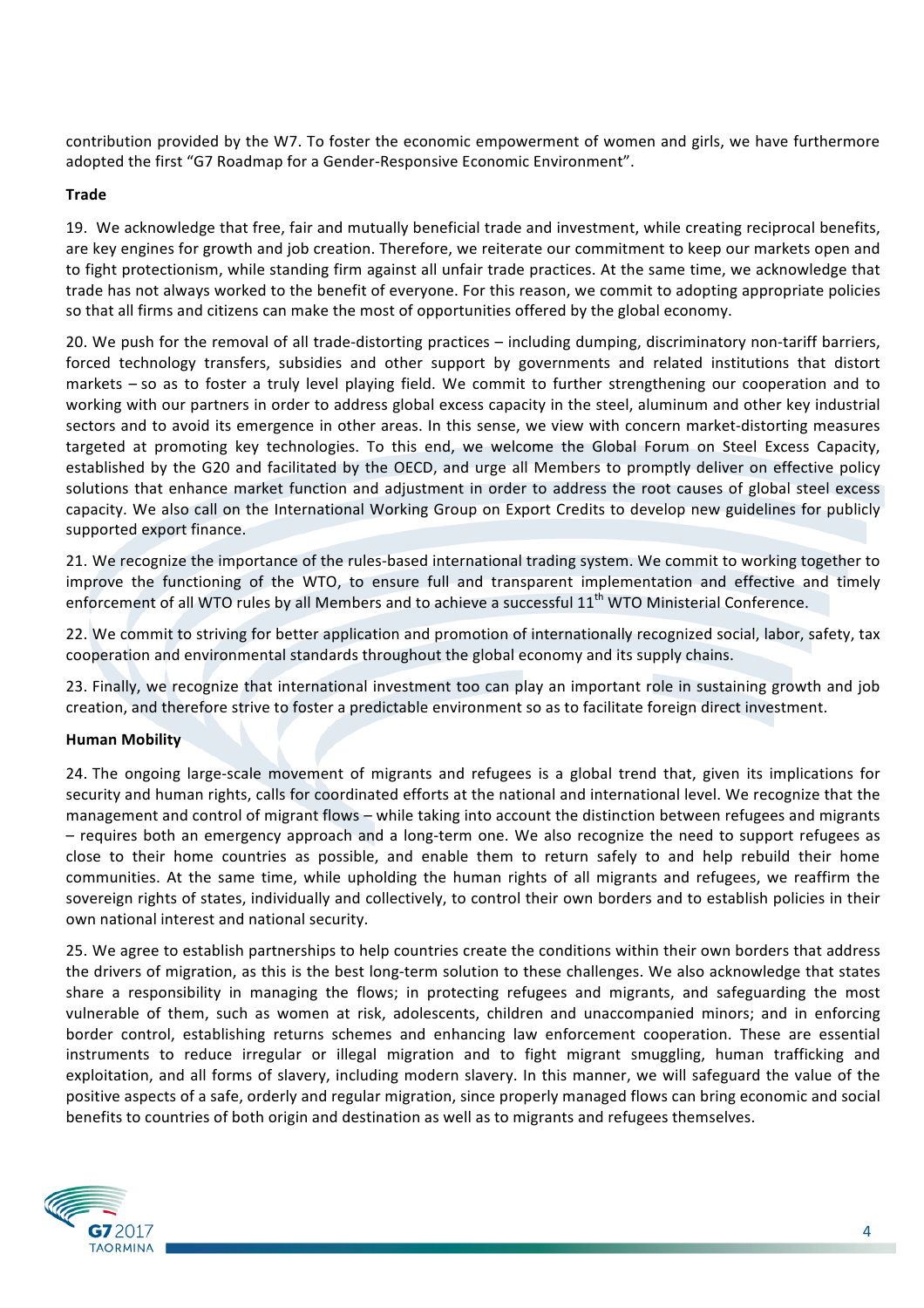## **Africa**

26. Africa's security, stability and sustainable development are high priorities for us. Our goal is indeed to strengthen cooperation and dialogue with African countries and regional organizations to develop African capacity in order to better prevent, respond to and manage crises and conflicts, as regards the relevant goals of the 2030 Agenda for Sustainable Development. A stable Africa means a stable environment for investment. In this regard, we note the forthcoming launch by the EU of the External Investment Plan (EIP) as an important tool to boost investment in the continent, as well as the envisaged G20 Partnership Initiative with Africa and the investment pledge made at the Tokyo International Conference for African Development (TICADVI). It is also important to continue our efforts to expand reliable access to energy in Africa. Unlocking Africa's potential requires empowering millions of people through innovation, education, promoting gender equality and human capital development. Decent employment, better health services, and food security will also contribute to building a more resilient society in a rapidly changing world. We aim to work in partnership with the African continent, supporting the African Union Agenda 2063, in order to provide the young generation in particular with adequate skills, quality infrastructures, financial resources, and access to a sustainable, prosperous and safe future. Such advances also promise to help reduce migratory pressure, relieve humanitarian emergencies and create socio-economic opportunities for all.

## **Food Security and Nutrition**

27. Ending hunger, achieving food security and improved nutrition, and promoting sustainable agriculture is a crucial goal for the G7. We reaffirm our collective aim to lift 500 million people in developing countries out of hunger and malnutrition by 2030, as part of a broader effort involving our partners and international actors.

28. We are deeply concerned about the devastating levels of food insecurity, fueled by conflicts and instability, already resulting in famine in parts of South Sudan and in the serious risk of famine in Somalia, Yemen and northeastern Nigeria and critically affecting more than 20 million people. We strongly support the UNSG call for urgent action. We are rapidly mobilizing humanitarian assistance, we will continue to support political processes addressing the underlying causes of the crises and we are committed to strengthening the international humanitarian system to prevent, mitigate and better prepare for future crises, while strengthening engagement to build resilience.

29. While stressing the global dimension of the food insecurity and malnutrition challenge, we recognize that urgent action is needed in Sub-Saharan Africa, the region with the highest percentage of undernourished people, deep rural and urban poverty and particularly large movements of people, and where more than two-thirds of the Least Developed Countries are located.

30. We have therefore decided to raise our collective support for food security, nutrition and sustainable agriculture in Sub-Saharan Africa through an array of possible actions, such as increasing Official Development Assistance, better targeting and measuring our respective interventions in line with the food security and nutrition-related recommendations defined at Elmau and Ise-Shima, and ensuring they reach women and girls, backing efforts to attract responsible private investments and additional resources from other development stakeholders. We will encourage blended finance and public-private partnerships (PPPs). We will act in line with African countries' priorities and consistently with the African Union Agenda 2063, aiming to reach also the most neglected areas and the most vulnerable people.

## **Climate and Energy**

31. We commit to strengthening our collective energy security and to ensuring open, transparent, liquid and secure global markets for energy resources and technologies. We reaffirm that all countries that opt to use nuclear power must ensure the highest standards of nuclear safety, security and non-proliferation. We are determined to harness the significant economic opportunities, in terms of growth and job creation, offered by the transformation of the energy sector and clean technology.